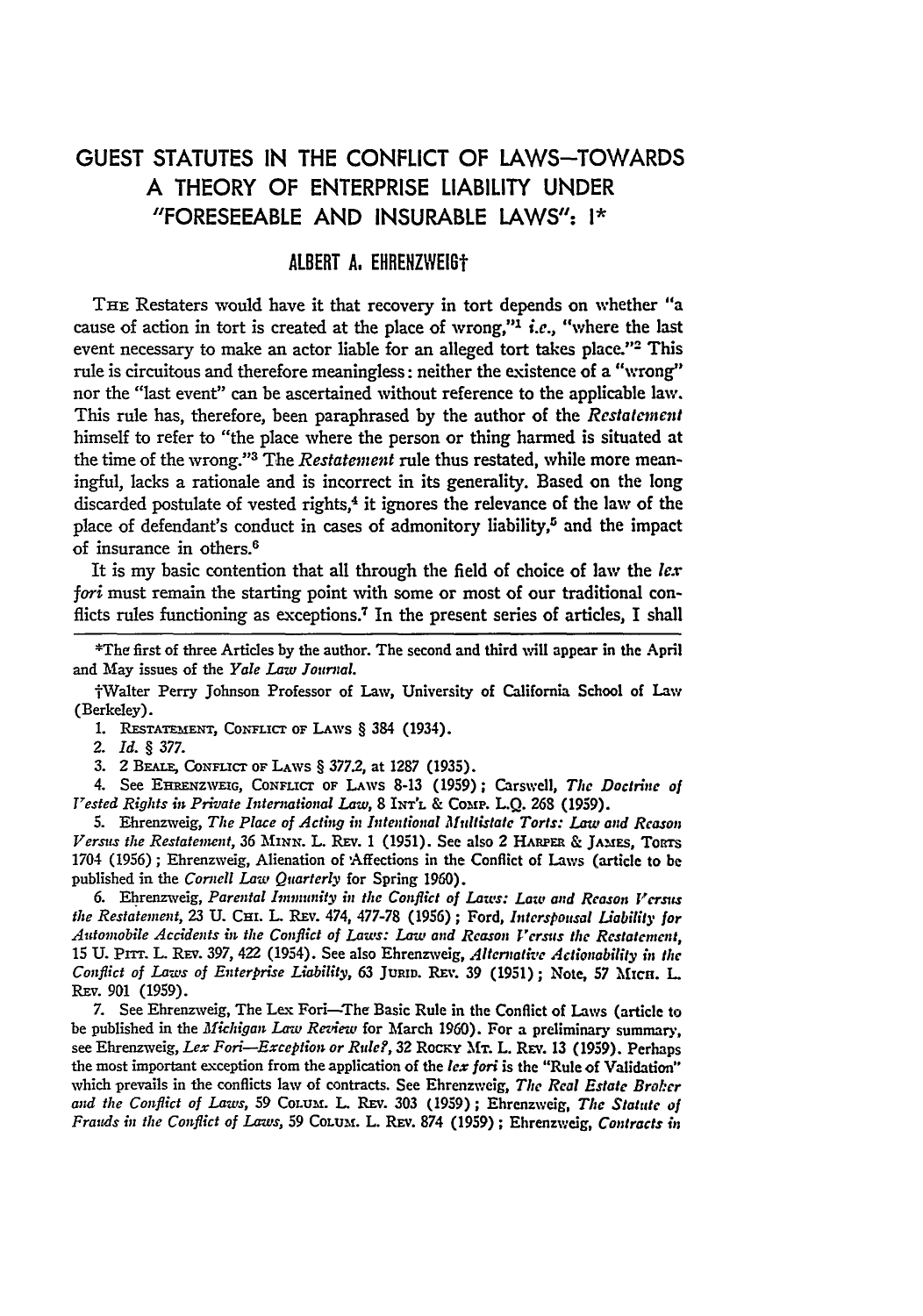examine whether, and if so, in what respect, the treatment of conflict of laws problems concerning the law of "enterprise liability,"<sup>8</sup> constitutes an exception to the *lex fori* principle. Problems involving automobile guest statutes, products liability, and vicarious liability have been chosen as a testing ground. A brief historical survey designed to establish the background for the rejection of "official" dogma will precede the discussion.

If the law of contracts is the oldest subject of the law of conflict of laws, the law of torts is its youngest. There was no room for it in the scheme of either the statutists or of Dutch comity. Damages for delicts were apparently a matter of remedy, subject to the law of the forum, and injustice was avoided **by** the forum's refusal to take jurisdiction where its own law was not properly applicable to a foreign wrong. In England, torts did not become an independent subject of conflicts law until the middle of the nineteenth century.9 To be sure, earlier civil suits against officers of the British Crown relating to their colonial administration had raised the question whether such officers should be permitted to justify themselves **by** invoking colonial law.10 But this question had been raised and answered in close analogy to the questions of criminal responsibility which had been discussed ever since Bartolus' *Comncntaries.*<sup>11</sup> Wächter was probably the first scholar to deal with the conflicts law of torts on a general scale,12 and it was he who apparently inspired Willes, J., in his now famous opinion in *Phillips v. Eyre.18* To 'both Wfichter and

*the Conflict of Laws-Part One: Validity,* **59 CoLum.** L. REv. *973* (1959); Ehrenzweig, Contracts in the Conflict of Laws-Part Two: Performance (article to be published in the *Columbia Law Review* for December **1959) ;** Ehrenzweig, *Contractual Capacity of Married Women and Infants in the Conflict of Laws,* 43 *MINN.* L. Rav. 899 (1959) **;** Ehrenzweig, Releases of Concurrent Tortfeasors in the Conflict of Laws (article to be published in the *Virginia Law Review* for May 1960); Ehrenzweig, Book Review, 12 J. **LEGAL** ED. 137 (1959). See also Williams, *Land Contracts in the Conflict of Laws-Lex Situls: Rile or Exception,* 11 **HASTINGs** L.J. **159** (1959). This proposition is limited to bargained contracts between equal partners. See Ehrenzweig, *Adhesion Contracts in the Conflict of Laws, 53* COLUM. L. REV. 1072 (1953).

8. See generally **EHRENZWEIG**, NEGLIGENCE WITHOUT FAULT (1951).

9. Smith, *Torts and the Conflict of Laws*, 20 MoD. L. REv. 447, 450-52 (1957). For a comprehensive analysis, see Binder, *Zur Auflockerung des Deliktsstatuts,* 20 **RAELs** Z, 401 (1955). A more traditional view of the development of English law is taken by **HANCOCK,** TORTS IN **THE CONFLIcr OF** LAWS 1-20 (1942).

10. *E.g.,* Mostyn v. Fabrigas, 1. Cowp. 161, 98 Eng. Rep. 1021 (K.B. 1774).

11. For a later illustration of this persistent connection, see **CODEX** MAXIMILIANEUS BAVARICUS CIVILIS 1.2.17 (1756), which deals with the problem of "different laws, statutes and customs prevailing in loco Judicii, Delicti, Rei Sitae, Contractus and Domicili," and clearly equates "delict" with a crime whose "punishment" is subject to the "laws of the place where it was committed." *Cf.* 4.16 of the Codex which, among "penal actions," includes tort actions under the *lex Aquilia* (4.16.6) and *de effuso vel dejecto* (4.16.8). **See** generally BATIFFOL, DROIT INTERNATIONAL PRIVÉ 610-14 (3d ed. 1959).

t 12, Wfchter, *Ober die Collision der Privatrechtsgesetce vcrschiedener Staten, 24* ARCHIV FÜR DIE CIVILISTISCHE PRAXIS 230 (1841), 25 *id.* at 1 (1842), claiming the authority of a long line of later statutists who began their investigations with the *lex fori* as the basic law. For other foreign laws, see 2 RABEL, CONFLICT OF LAWS 237 (1947).

**13.** [1870] 6 **Q.B. 1.**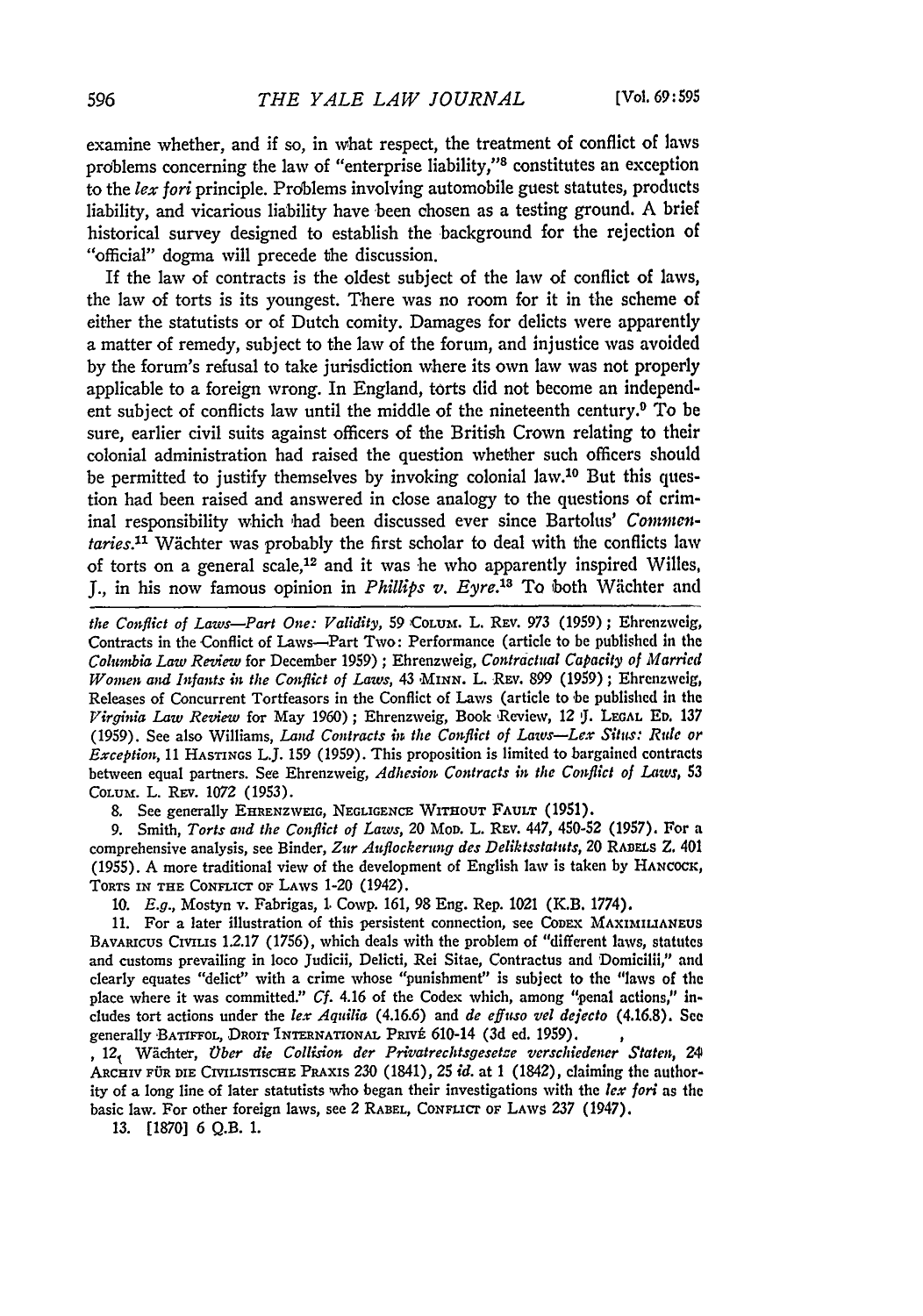Justice Willes the foreign law came into play only as a defense and the  $lex$ fori continued to govern as the sole affirmative basis of liability.<sup>14</sup> In fact even this defensive function of foreign law is said to have been limited to its use "as an authority or ratification in the particular case, and on the peripheral question of vicarious liability."<sup>15</sup> In any event, English law has to this day preserved the *lex* fori as the sole source for liability in tort and has carefully avoided the nightmare of "an obligation springing to birth out of the soil at the possibly unsuspecting actor's feet and hanging itself round his neck like an albatross."<sup>16</sup> Yet it is this nightmare, a travesty of the doctrine of vested rights, which the American Law Institute has bestowed upon us in its restatement of the conflict of laws-without compelling authority in the history of American law.<sup>17</sup>

For Story, as it had been for his continental ancestors, tort law was but a branch of the law of remedies.<sup>18</sup> Since it was thus clearly subject to the law of the forum, conflicts problems did not arise and Story's first edition of 1834 does not even have a reference to torts in its index.<sup>10</sup> This general approach was little changed by the inclusion in the second and third editions of torts committed on the high seas, since Story's only conclusion was that "it is not easy to say in such cases, what laws ought to govern," and that "the most, that can with any probability be stated is, that in the absence of any general doctrine to the contrary, either each nation would **. . .** follow its own laws, or would apply the rule of reciprocity **.... ."20** Bennett, in his fourth and fifth editions of Story's treatise in effect supports what seems to have been the original approach **by** apparently urging nonapplicability of foreign tort laws, characterizing them as penal in character. $21$  Not until Redfield's sixth and seventh editions were transitory actions ex *delicto* for the first time dealt with in their own right.<sup>22</sup> But being based exclusively on an English case which

**15.** Smith, *supra* note **9,** at 453.

On this ground the much criticized decision in Machado v. Fontes, [1872] 2 **Q.B. 231,** in which liability for a Brazilian libel was found under English law, was entirely proper. See **FALcoNBRiDGE,** ESSAYS **ON THE CONFLICT** OF LAws **820 (2d** ed. 1954) (approving result on other grounds). Only one with a vested rights approach such as that taken in Pollock, unsigned note, 13 L.Q. REv. 233 (1897), could doubt the "logical" accuracy of this decision.

**16.** Smith, *supra* note **9,** at 457.

**17.** I have traced this development elsewhere. See Ehrenzweig, The *Place of Acisng in Intentional ifultistate Torts: 'Law and Reason versts* **the** *Restatment,* **36** *MIN:.* L REv. **1,** 6-14 (1951).

18. STORY, CONFLICT OF LAWS 444-45 (1st ed. 1834).

19. All eight editions of Story's work limited the Conflict of Laws to "Contracts, Rights and Remedies" in their subtitles.

20. STORY, CONFLICT OF LAWS 357 (2d ed. 1841) **; STORY, CONFLICT OF LAWS 706-07** (3d ed. 1846).

21. STORY, CoNLicr **OF** LAws **1015-16** (4th ed. **1852)** ; STORY, CONFLICT **OF** LAws **99,&** 89 (5th ed. 1857).

22. STORY, CONFLICT OF LAWS 403 (6th ed. 1865); STORY, CONFLICT OF LAWS 370 (7th ed. 1872).

<sup>14.</sup> *But cf.* Yntema, Book Review, **27 CAN.** B. REv. **116,** 121 (1949).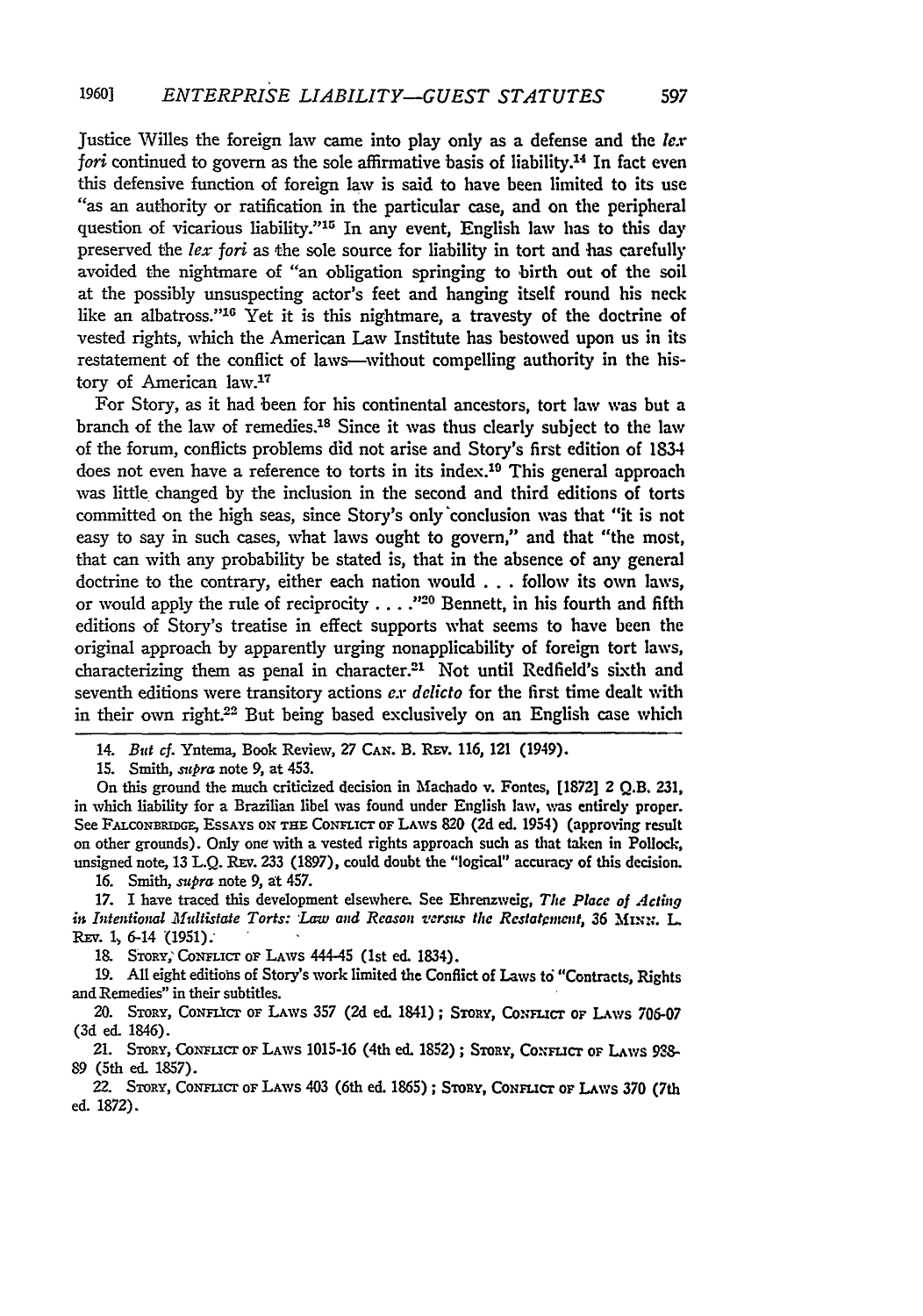applied the *lex fori* to a foreign tort,<sup>23</sup> this treatment remained inconclusive and unrelated to the so-called "rule" of the *Restatement.* This latter rule appeared first in Redfield's eighth edition of 1883. An elaborate footnote in the chapter on crimes, based on a dictum of the United States Supreme Court in *Dennick v. Railroad Co.,24* became the basis of the fateful proposition that "The true doctrine **...** proceeds upon the broad ground of the right of action given by the law of the foreign state  $\ldots$ .  $\cdot$ <sup>125</sup>

Any attempt at stating a conflicts rule applicable to torts must discard the conceptualistic superstructure and history of the *Restatement* and analyze the actual holdings of the courts in each typical fact situation. In this analysis it is essential to distinguish between two types of tort liabilities, namely those for moral fault which continue primarily to serve a wrongdoer's admonition, and the much more important liabilities for what I have called "negligence without fault,"<sup>26</sup> *i.e.*, liabilities which, though still phrased in terms of fault, have come primarily to serve to distribute the losses inevitably caused by modem enterprise.

It was for the first type, the classic liabilities for moral fault, that the law of conflict of laws, for the defendant's protection, developed the reference to the law of the place of wrong. That this reference has become inappropriate, and indeed meaningless, in those cases in which the liability has ceased to presuppose a "wrong," should be obvious. Particularly as to the so-called negligence liability of motorists,<sup>27</sup> the place-of-wrong formula could produce intolerable results, as for instance where it would change family (interspousal and parental) immunities "as members of a family cross state boundaries during temporary absences from their home."<sup>28</sup> To escape some of these results, several courageous courts have in effect replaced this formula by a regime of the law of the parties' common domicile.<sup>29</sup> One conclusion seems obvious:

24. 103 U.S. **11,** 18 (1880).

25. STORY, CONFLICT OF LAWS 845 n. (8th ed. 1883).

Only a few years earlier application of the *lex* fori to foreign torts had been called a rule "almost too familiar ... for discussion or authority." Anderson v. Milwaukee & St. P. Ry., 37 Wis. 321, 322 (1875).

26. EHRENZWEIG, **NEGLIGENCE** WITHouT FAULT (1951). For approval of my terminology, see, e.g., James, *General Products--Should Manufacturers Be Liable Without Negligence?,* 24 **TENN.** L. REv. 923, 927 (1957).

*27.* See Kelso, *Automobile Accidents and Indiana Conflict of Laws: Current Dilemmas,* **33** IND. L.J. **297 (1958) ;** Page, *Conflict of Laws Problems in Automobile Accidents,* 1943 Wis. L. **REv.** 145; *cf.* Risjord, *Conflict of Laws Applicable to the Standard Automobile Liability Policy,* **1957** Wis. L. Rrv. **586.** See also HANCOCK, TORTS IN **THE** CONFlICT OF LAws 104-05 (1942).

**28.** The quotation is from Emery v. Emery, 45 Cal. **2d** 421, 428, **289 P.2d** 218, **223** (1955) (rejecting *lex loci* formula).

**29.** Emery v. Emery, *supra* note 28; *accord,* Koplik v. **C.** P. Trucking Corp., **27 N.J. 1,** 11-12, 141 **A.2d** 34, 40 **(1958)** (rejecting the *lex loci* rule as to interspousal immunity, on the grounds that the rule would "interfere seriously with a status and a policy which the state of residence is primarily interested in maintaining"); Haumschild v. Continental

**<sup>23.</sup>** Scott v. Lord Seymour, 1 H. & C. 219, **158** Eng. Rep. 865 (Ex. 1862).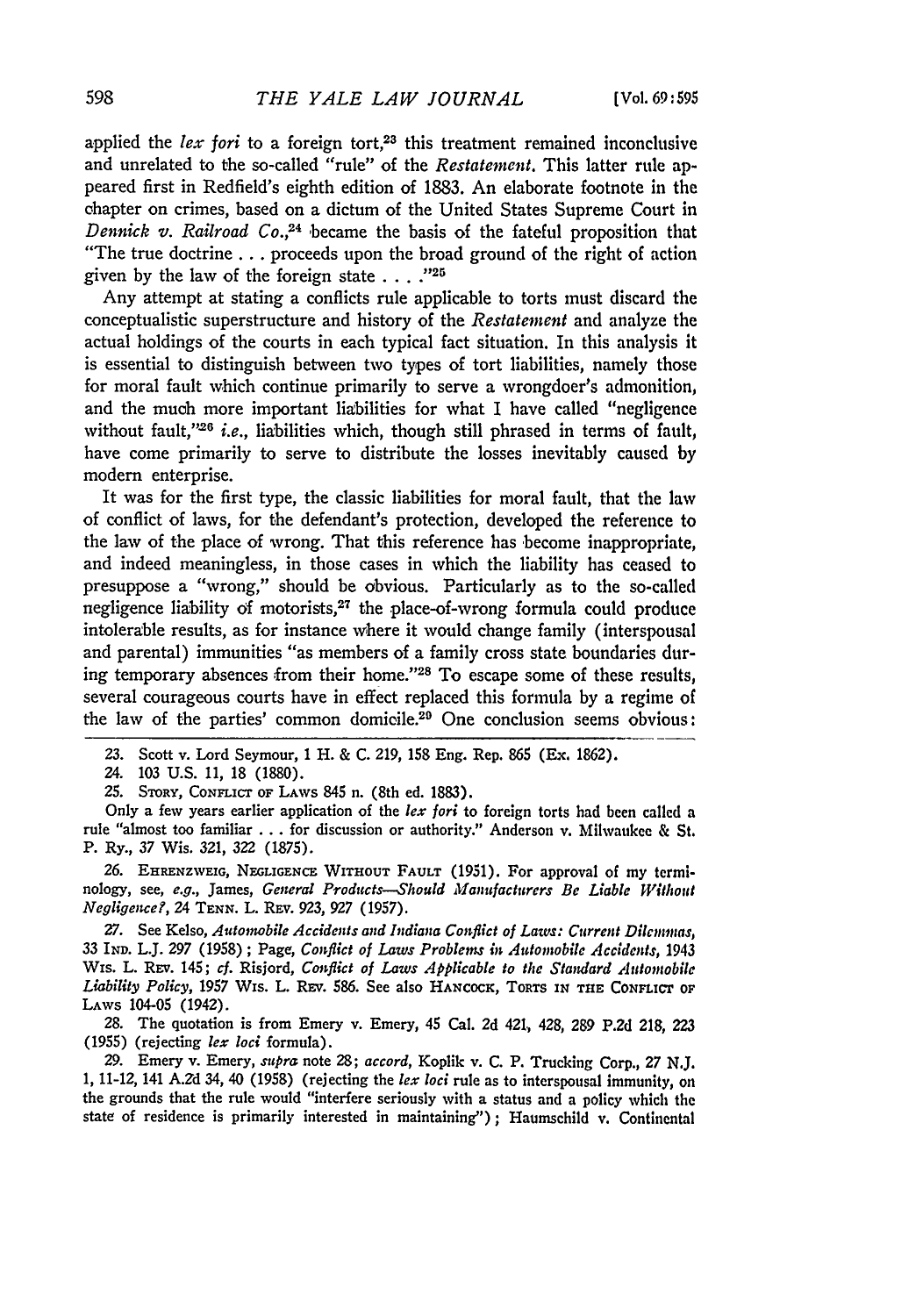a court which has refused to apply the place-of-wrong "rule" where it would establish a family immunity unknown to the forum will hesitate to apply that rule to other foreign limitations on liabilities existing under its own law. In this context, those statutes which limit the liability of the motorist to his guest invite discussion of the policies underlying enterprise liability as such and the impact of these policies on the conflicts law in this field.

At the present time twenty-nine states have either enacted such "guest statutes" or reached a similar position in their common law.30 The rationale underlying these statutes, of course, bears decisively on their applicability in other jurisdictions. At the outset **we** may discount a rationale related to the standard of care. The motorist who has invited a guest, should not and will not drive more or less carefully according to whether he, or his liability insurer, will be held liable merely for his gross negligence or for whatever the jury may find to have been negligence, with or without moral fault. Thus it would clearly be improper to justify subjection of this liability to the law of the place of wrong on the ground that it is admonitory in character.

Nor can guest statutes be rationalized as obviating "the proverbial ingratitude of the dog that bites the hand that feeds him."<sup>31</sup> This rationale would **fail** completely in the vast majority of cases where the host carries liability insurance, and will become totally meaningless with the achievement of the goal of general or near-general insurance which, with or without compulsion, is sought **by** both the public and the insurance industry.32 Even in the absence of insurance, where this rationale could realistically be invoked, it could not justify a conflicts rule referring to the law of the place of the accident, since such a rationale could hardly be adequately served **by** discouraging a guest from being "ungrateful" only in half of the states which he might traverse. There remains then the usual argument that guest statutes are designed to put a barrier in the way of vexatious litigation which would result from collusion between guest and host against the latter's liability insurer.<sup>33</sup> It has been doubted whether collusion is less likely if the scope of liability is reduced.<sup>34</sup> But even if there were substance to this argument, it could not justify

Cas. Co., **7** Wis. **2d 130, 95 N.WA2d** 814 **(1959) ;** see Comment, *Functional Application of Conflict of Law Rules in Tort Cases,* 44 **YALE** L.J. **1233 (1935).**

**30.** Twenty-seven states have guest statutes. For collection, see Note, 34 IxN. **LJ. 338** n2 **(1959).** In addition, Georgia is sometimes classified as a guest statute state. **See,** *e.g.,* Comment, **54** Nw. **U.L.** R-v. **263,** 264 n.3 **(1959).** The Georgia statute, although not strictly speaking a guest statute, has been so construed by the courts. See GA. CODE ANN. § 68-**301 &** annot. **(1957).** Massachusetts holds the host liable to his guest only for gross negligence as the result of a common-law development. See Massaletti v. Fitzroy, **228** Mass. 487, 118 N.E. 168 (1917); Comment, 35 Mrcn. L. REv. 804, 805-12 (1937).

**31.** Chaplowe v. Powsner, **1.19** Conn. **188, 190-91, 175 AtL** 470, 471 (1934), quoting from Crawford v. Foster, **110** Cal. **App. 81, 87, 293** Pac. 841, 843 (Dist. Ct. **App. 1930).**

32. See EHRENZWEIG, "FULL AID" INSURANCE FOR THE TRAFFIC VICTIM-A VOLUN-TARY COMPENSATION PLAN (1954) ; GREEN, TRAFFIC VICTIMS (1958) ; Ehrenzweig, Book Review, **11 STAN.** L. REV. 400 **(1959).**

**33.** *Cf.* Silver v. Silver, 280 **U.S. 117, 123 (1929).**

34. 2 HARPER **& JA Ss,** ToRTS **961 (1956).** See also Comment, 54 Nw. **U.L** Rav. **263 (1959).**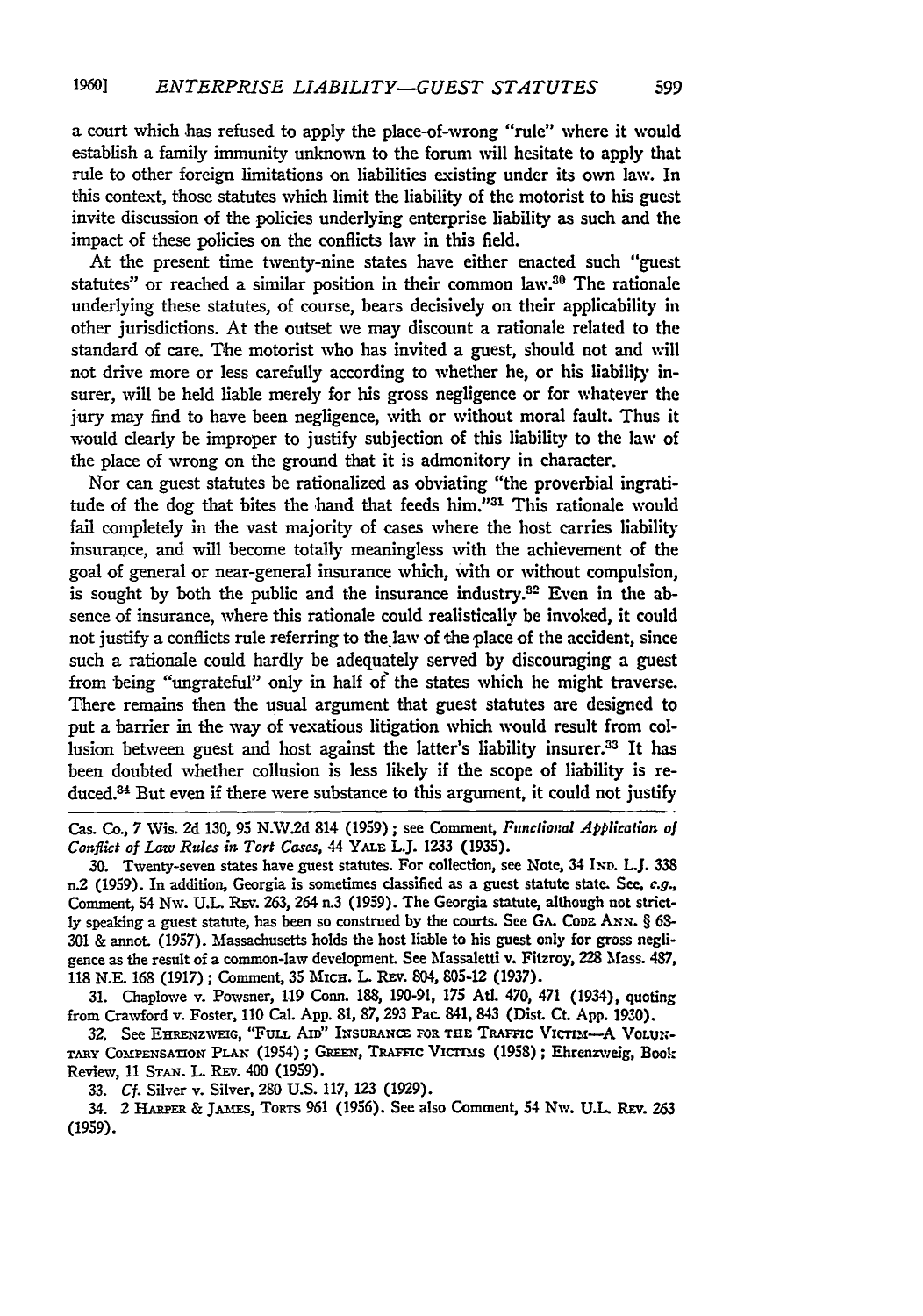a rule which would defeat the insurer's statutory protection whenever the insured car is driven into a state denying such protection.

Notwithstanding the obvious inadequacy of the place-of-wrong rule in the application of guest statutes, the courts' language in the seventy-odd conflicts cases which have invoked such statutes points to a virtually unanimous adoption of the rule. This is understandable, though misleading, in view of the fact that these statutes were the product of the period of the preparation and promulgation of the *Restatement.* But fortunately judicial language in this field does not correctly reflect living law. Nearly one half **of** the cases, while phrased in terms of the place of wrong rule, may, and indeed must, be ignored in testing the actual validity of this rule. In many of them the law **of** the forum was the same, or virtually the same, as that of the place of the accident, and would therefore have produced the same result.<sup>35</sup> In others the court found liability under a foreign guest statute which a fortiori would have been found under the common law of the forum, $36$  or nonliability under a foreign common law which a fortiori would have been found under the guest statute of the forum.<sup>37</sup> And there are cases in which the decision rested on grounds other than a choice between common law and a guest statute.<sup>38</sup>

**35.** Only inconclusive cases of this type have so far been decided in Illinois, South Carolina, and Texas. See Keehn v. Braubach, **307** Ill. App. **339, 30 N.E.2d** 156 (1940); Long v. Carolina Baking Co., **190 S.C. 367, 3 S.E.2d** 46 **(1939)** ; Hill v. **Cheek, 230 F.2d** 104 (5th Cir. **1956)** (Texas). For inconclusive cases of this kind from jurisdictions otherwise committed to the Restatement formula, see note **39** *infra; cf.* Passer v. Schimmel, **6** Misc. **Zd 629, 158 N.Y.S.2d** 694 (Sup. Ct. **1956)** (applying New Jersey law concerning liability to licensees while stating that New York law "similar").

**36.** *Minnesota:* Thieman v. Johnson, **257 F.2d 129** (8th Cir. **1958)** ; Ressmeyer v. Jones, 210 Minn. 423, **298** N.W. **709** (1941) **;** *Missouri:* Wilcox v. Swenson, 324 S.W.2d 664 (Mo. **1959)** ; Barnes v. Lackey, **319 S.W.2d 638** (Mo. **1959)** ; Taylor v. Laderman, 349 Mo. 415, **161 S.W.2d 253** (1942); *New Hampshire:* McAllister v. Maltais, 154 **A.2d** 456 **(N.H. 1959) ;** Desrosiers v. Cloutier, 92 **N.H. 100, 25 A.2d 123** (1942) ; Laplante **v.** Rousseau, 91 **N.H. 330, 18 A.2d 777** (1941) *; New Jersey:* Harber v. Graham, **105 N.J.L.** 213, 143 **Atl.** 340 (Ct. Err. & App. **1928);** Crothers v. Caroselli, **125 N.J.L.** 403, **16 A.2d** 341 (Sup. Ct. 1940) ; Turk v. Turk, 9 **N.J.** Super. **55,** 74 **A.2d 900 (App.** Div. **1950) ;** *New York:* Selles v. Smith, 4 **N.Y.2d** 412, 151 **N.E.2d 838, 176 N.Y.S.2d 267** (1958) **;** *Pennsylvania:* Katz v. Ross, 117 F. Supp. **523** (W.D. Pa. **1953)** ; Rodney v. Staman, **371** Pa. **1, 89 A.2d 313** (1952) **;** Julian v. Tornabene, **171** Pa. Super. **333, 90 A.2d** 346 (1952); O'Hagan v. Byron, **153** Pa. Super. **372, 33 A.2d 779** (1943) **;** *Rhode Island:* Powers v. Goodwin, 58 R.I. 372, 192 **Atl. 767 (1937);** *Tennessee:* Lucas v. Phillips, **326 S.W.2d 905** (Tenn. 1957); MeMahan v. McMahan, **38** Tenn. **App.** 498, **276 S.W.2d 738** (1954) ; Hamilton v. Peoples, **38** Tenn. App. **385,** 274 **S.W.2d 630** (1954) ; *West Virginia:* Dodrill v. Young, 102 S.E.d 724 (W. Va. **1958).**

**37.** Sutton v. Bland, **166** Va: 132, 184 **S.E. 231 (1936)** ; *cf.* Slaton v. Hall, **168** Ga. 710, 148 **S.E.** 741 (1929) (nonliability under forum interpretation of foreign common law).

**38.** In Gratton v. Harwood, **53** R.I. 94, 164 At. **192 (1933),** the statute of limitations of the *lex loci* was decisive. In Freas v. Sullivan, **130** Ohio St. 486, 200 **N.E. 639** (1936) it was held that under the law of the place of wrong, the guest's contributory negligence precluded recovery regardless of host's possible gross negligence, and in **Kelly v.** Simoutis, **90 N.H. 87,** 4 A.2\_d **868 (1.939),** and Smith v. Klute, 277 N.Y. 407, 14 **N.E.2d** 455 **(1938),** plaintiff's status as a "guest" was denied. Naphtali v. Lafazan, **8 App.** Div. **2d** 22, **186**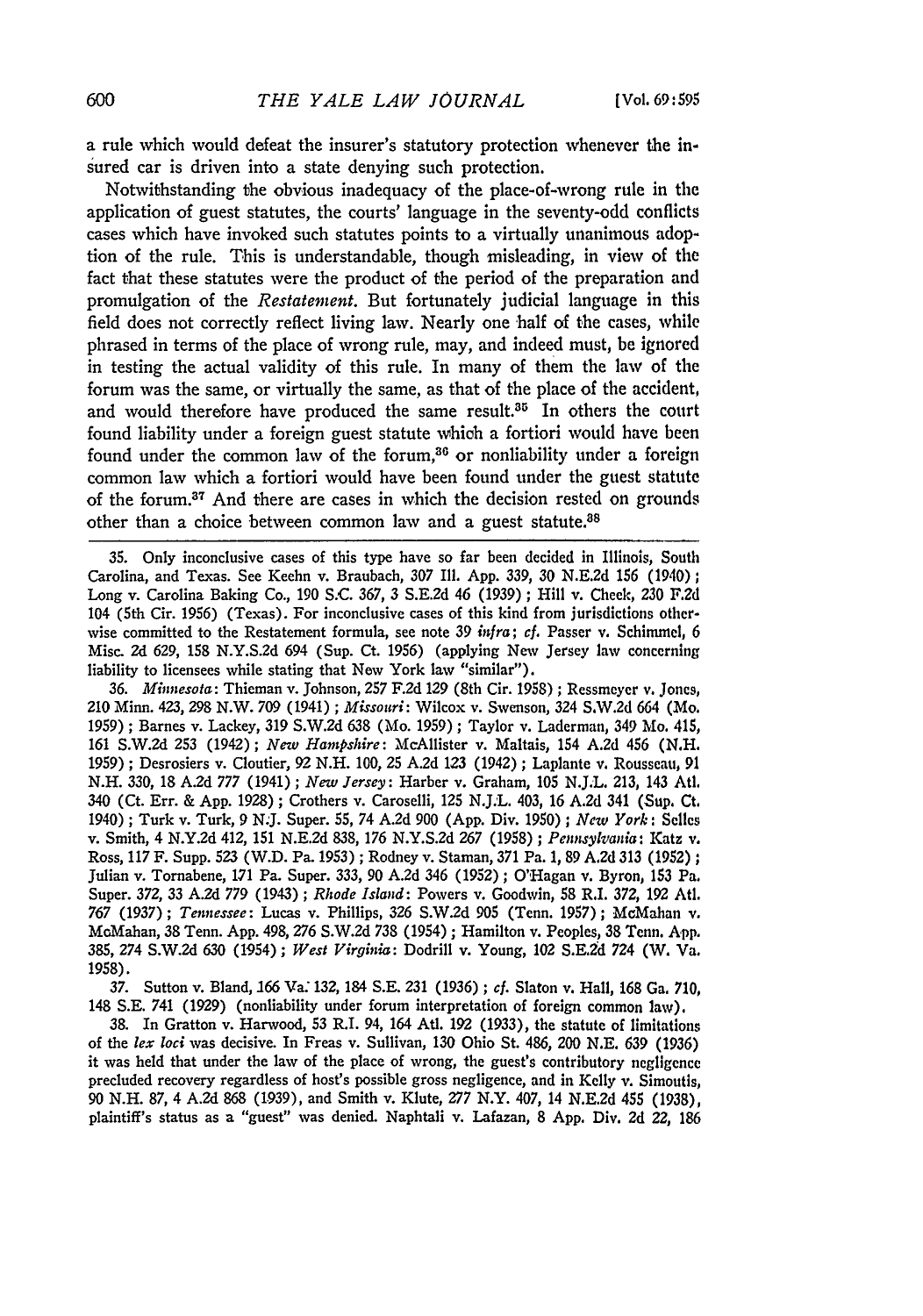About twenty jurisdictions remain which seem committed to the rule, since they have chosen to apply either the common law  $39$  or the guest statute  $40$ of the place of accident notwithstanding a different law prevailing in the

N.Y.S.2d 1010 (1959), involved an owner and his wife who were injured in an Ohio accident while passengers in their own car. Although the lex *loci* guest statute **was** applied against the wife, it was construed strictly in the husband's favor, resulting in a holding that he was not a guest and was therefore entitled to recover not only for his own injuries but for loss of his wife's services and her medical expenses. The latter claim was allowed on the grounds that under the law of Ohio the cause of action belonged to the husband in his own right. In Jones v. Avco **Mfg.** Corp., 218 **F.2d** 406, **408** (8th Cir. 1955), the court applied "general rules of agency," rather than one of the "varying state guest statutes." In Scholle v. Home Mfut. Cas. Co., 273 Wis. **387, 78 N.V2d 902 (1950),** the primary basis of the decision was interspousal immunity. Pando v. Jasper, 133 Colo. **321, 295 P2d 229** (1956), turned upon a question of pleading.

**39.** *California:* Loranger v. Nadeau, **215** Cal. **362, 10 P.2d 63 (1932)** (both parties related, forum citizens) **;** Victor v. Sperry, **163** Cal. **App. 2d 518, 3279 P.2d 729** (Dist. Ct. **App. 1958)** (limited recovery under Mexican law) **; Iota:** Redfern v. Redfern, 212 Iowa 454, **236** N.W. 399 **(1931);** *Kansas:* Pool v. Day, 141 Kan. **195,** 40 **P.2d 396 (1935) ;** *Michigan:* Eskovitz v. Berger, **276** Mich. **536, 268 N.W. 883** (1936) **;** *Massachitscits: Hall* v. Hamel, 244 Mass. 464, **138 N.E. 925 (1923) ;** *Nebraska:* Whitney v. Penrod, 149 Neb. **636, 32 N.W.2d 131.** (1948); *Nevada:* Campbell v. Baskin, 69 *Nev.* **103,** 242 P.2d **290 (1952) ;** *Ohio:* Collins v. McClure, 143 Ohio St. **569, 56 N.E.2d 171** (1944).

It is unrealistic to argue as the lower court did in the last cited case that the forum may require "its citizens while sojourning in another state to govern their conduct toward one another according to the law of that state." Collins v. McClure, 49 N.E2d 181, 184 (Ohio Ct. **App.** 1942), *aff'd,* 143 Ohio St. **569, 56 N.E2d 171** (1944).

The following decisions of the same jurisdictions, which apply foreign guest statutes, are inconclusive since similar statutes of the forum would presumably have led to the same result. Provost v. Worrall, 142 Cal. **App. 2d 367, 298 P.2d 726** (Dist. Ct. **App. 1956);** Greiner v. Hicks, **231** Iowa 141, **300** N.V. **727** (1941) **;** Kingery v. Donnell, 222 Iowa 241, **268** N.W. **617 (1936);** Kokenge v. Holthaus, **165** Kan. 300, 194 **P2d** 482 (1948); Koster v. Matson, **139** Kan. 124, **30 P2d 107** (1934) **;** Bushouse v. Brom, **297** 'Mich. 616, **298 N.W. 303** (1941) **;** McCown v. Schram, **139** Neb. **738, 298 N.W. 681** (1941) **;** Ifitrovich **v.** Paylovich, 61 Nev. **62,** 1.14 **P.2d** 1084 (1941) **;** Witdock v. Gyselbracht, **67** Ohio **App.** 120, **36 N.E2d** 40 (1940); De Shetler v. Kordt, 43 Ohio **App. 236, 183 N.E. 85 (1931).**

*40. Kentucky:* Coulter v. Coulter, **219 F.2d 778** (6th Cir. **1955) ;** Huguenot v. Scaff, 294 **S.W.2d** 547 **(Ky. 1956) ;** Ansback v. Greenberg, **256** *SAV.2d* **I (Ky. 1952) ;** *Minnesota:* Phelps v. Benson, **252 Minn.** 457, **90 NAV.2d 533 (1958) ;** *Msissippi:* Covington v. Carley, **197** Miss. **535,19** So. **2d 817** (1944) **;** *Missouri:* Allen v. Keck, 212 F.2d 425 (8th Cir. 1954) **;** *New Hampshire:* Lee v. Chamberlain, 84 **N.H. 182,** 148 **At.** 466 **(1929);** *New York:* Metcalf v. Reynolds, **267** N.Y. **52,** 195 **N.E.** 681 (1935) **;** Naphtali v. Lafazan, **8 App.** Div. **2d** 22, **186 N.Y.S2d 1010** (1959) **;** Ritchey v. Crudelle, **255 App.** Div. **886, 7 N.Y.S2d 909** (1938) **;** *North Carolina:* Desch v. Reeves, **163** F. Supp. **213 (M.D.N.C. 1958) ;** Hale v. Hale, **219 N.C. 191, 13** S.E2d 221 (1941) **;** Brumsey v. Mathias, **216 N.C.** 743, **6 S.E2d** 495 (1940) **;** Farfour v. Fahad, 214 **N.C.** 281, **199 S.E.** 52L (1938) **;** Wright v. Pettus, **209 N.C.** 732, **184 S.E.** 494 **(1936);** *Oklahoma:* Gill v. Hayes, **188** Okla. 343, **103 P.2d 117** (1940) **;** *Pennsylvania:* Randall v. Stager, **355** Pa. **352,** 49 **A.2d 689** (1946) **;** Mackey v. Robertson, **328** Pa. 504, **195** Atl. **870 (1938);** Mike v. Lan, **322** Pa. **353,** 185 Ad. **775 (1936);** *Tennessee:* Hoover v. Harris, **177** Tenn. 467, **151 S.%V2d 152** (1941); *1fiest Virginia:* White v. Hall, **118** W. Va. **85, 188 S.E. 768 (1936) ; Wood** v. Shrewsbury, **117 W.** Va. **589, 186** S.E. 294 **(1936) ;** *Wisconsin:* Urban v. Chars, **1** Wis. **2d** 582, **85** *NAV2d* **386** (1957).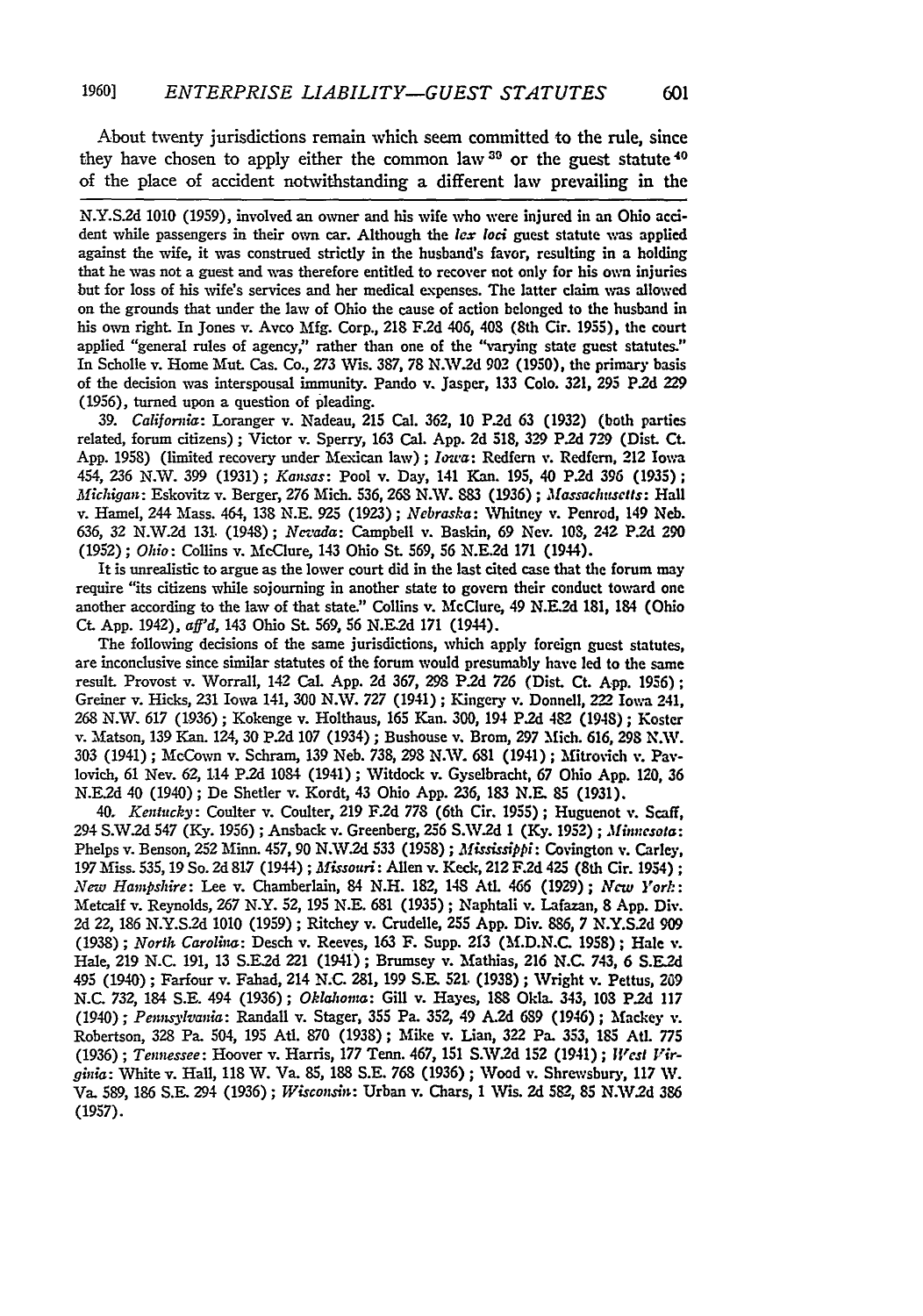forum state. But courts which have so far limited themselves to the application of foreign common law may well have been motivated **by** distrust of a legislative enactment which they viewed as primarily brought about by powerful lobbies, rather than by adherence to general precepts. Only twelve jurisdictions have applied the foreign guest statute in preference to the common law of the forum. In the absence of reasoned decisions, it must be assumed that the results in these jurisdictions were determined **'by** an unconditional acceptance of the vested rights theory of the *Restatement*.<sup>41</sup> But it may be hoped that these jurisdictions, as well as all others, will ultimately follow the lead which the highest courts of at least four states 42 have taken in similar contexts and discard the *Restatement* "rule" "in conformity with principles of equity and justice,"43 at least where the protection of citizens of the forum state so requires. They will then cease to deprive passengers in fully insured cars of their claims against the insurers of their hosts **by** virtue of a totally unwarranted reference to the law of a fortuitous place of accident.<sup>44</sup>

In the vast majority of cases, the forum in guest-host litigation is the state of the plaintiff's and defendant's common domicile. Here, as all through the law of torts, the *lex fori* is the law properly applicable, and the English conflicts rule under which the *lex loci* comes into play only as a defense on certain limited issues 45 would supply a rational decision. 40 But this rule fails not

41. *But cf.* Smoot v. Fisher, 248 S.W.2d 38 (Mo. Ct. App. 1952) (arrives at applying the common law of the forum by a peculiar theory of a "concurrent jurisdiction" of the states of forum and accident over an accident occurring on a bridge over the Mississippi); Gridley v. Cardenas, 3 Wis. 2d 623, 89 N.W.2d 286 (1958) (refusing to apply a guest statute of the place of accident to an aircraft).

42. Emery v. Emery, 45 Cal. 2d 421, 289 P.2d **218** (1955) (rejecting *lex loci* rule of parental immunity) ; Schmidt v. Driscoll Hotel, Inc., 249 Minn. 376, 82 N.W.2d *365* (1957) (dramshp act); Koplik v. **C.** P. Trucking Corp., 27 **N.J.** *1,* 141 A,2d 34 (1958) (interspousal immunity); Haumschild v. Continental Cas. Co., 7 Wis. 2d 130, **95** N.W.2d 814 **(1959)** (same); see Stumberg, *"The Place of the Wrong": Torts and the Conflict of Laws,* 34 WASH. L. Ray. 388, **391** (1959).

43. Schmidt v. Driscoll Hotel, Inc., 249 Minn. 376, 380, 82 N.W.2d 365, **368** (1957).

44. For a case demonstrating the fortuitous character of the place-of-harm rule in relation to other facets of the host-guest relation, see Flynn v. Little, 141. N.E.2d *182* (Ohio Ct. App. 1957) (Ohio parties subjected to guest's duty to protest under PennsylvanIa law). See also Stotzheim v. Djos, 98 N.W.2d 129 (Minn. 1959) (guest's assumption of risk, laws probably identical).

45. Note **15** *supra* and accompanying text.

46. -See McLean v. Pettigrew, [1945] Can. Sup. Ct. 62, [1945] 2 D.LR. 65 (1944) (negligence liability under Quebec law for Ontario accident of Quebec citizens notwithstanding Ontario guest statute which was interpreted as not "justifying" the defendant's conduct). See also Heighington, *Conflict of Laws in Automobile Negligence Cases*, 14 **CAN.** B. Ray. 389, 396-97 (1936) **;** Palmer, *Torts in the Inter-Provincial Conflict of Laws,* 17 U. Tor. FACULTY L. REV. 1 (1959); Richardson, Problems in Conflict of Laws Relating to Automobiles, 13 CAN. B. REV. 200, 203 (1935); Spence, Conflict of Laws in Auto*iiwbile Negligence Cases,* 27 **CAN.** B. Rav. 661, 674 (1949).

The only state to reach this result in this country, though with a different reasoning, seems to be Georgia. Slaton v. Hall, 168 Ga. 710, 148 S.E. 741 (1929). *But see* Hamby v. Hamby, 110 S.E.2d **133** (Ga. Ct. App. 1959).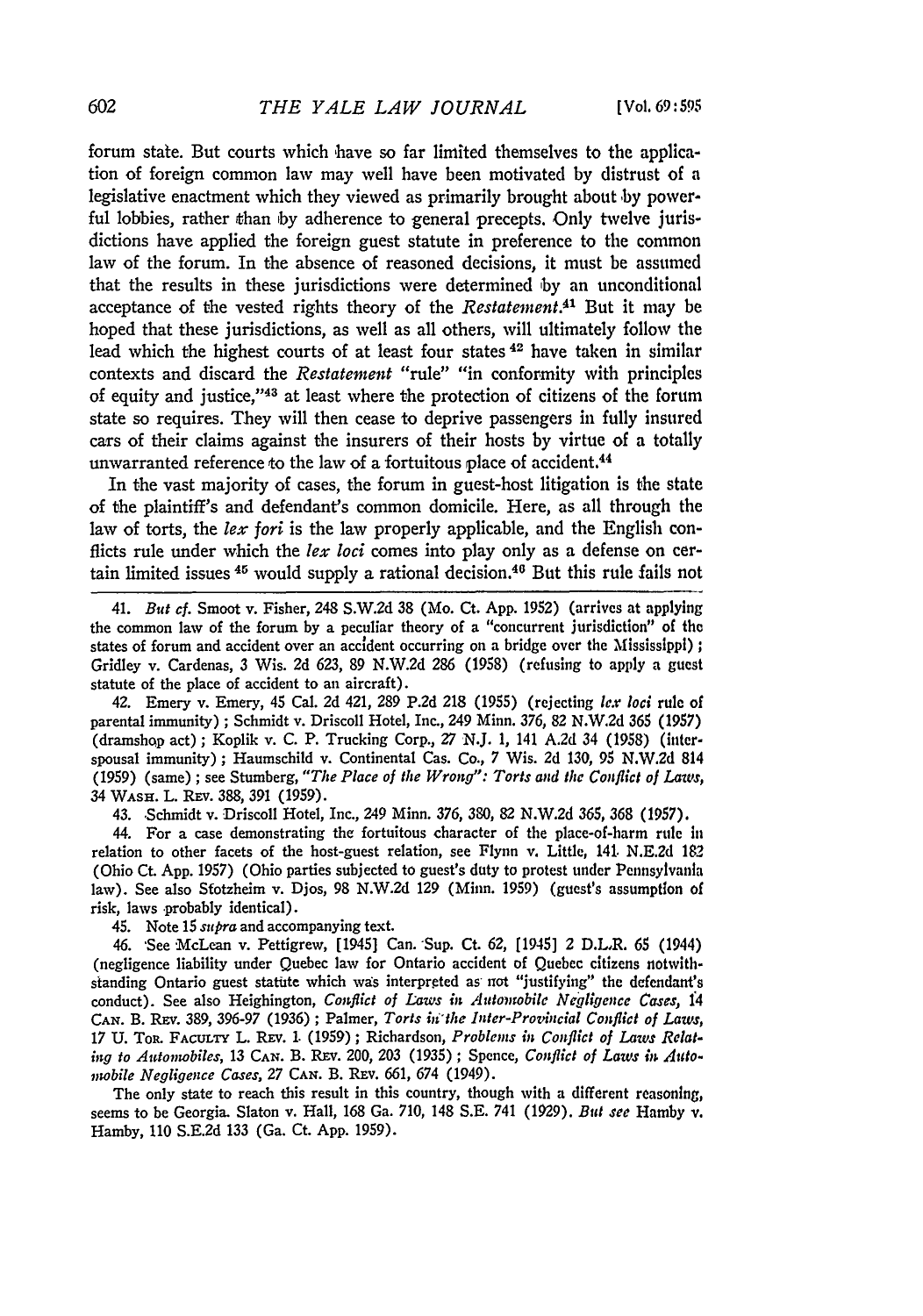only in cases in which the parties are domiciled in different states but also in certain other situations which are prompted by an unsatisfactory law of jurisdiction. Thus there is no reason why a defendant "caught" in a common-law jurisdiction, or his insurer, should be fully liable although his own law would have limited the claim to one for gross negligence. Until reform of our law of jurisdiction, now in progress, will have enabled the defendant in such cases to obtain dismissal by the inconvenient forum, $47$  the remedy must be provided by a choice-of-law rule. And such a rule will continue to be required when the parties are domiciled in different states.

Among the primary interests in this choice are the interests of the host in procuring liability insurance adequate under the applicable law, and the interests of his insurer in reasonable calculability of the premium. These interests are not properly served by reference to either the law of the fortuitous place of accident or the law of a possibly equally fortuitous forum or by a usually inconclusive reference to the law "preferable" on grounds of policy. I submit that those decisions have pointed the way which, as to other "immunities," have subjected automobile accidents to the law of the place of the parties' common domicile.<sup>48</sup> They have pointed the way but not traveled it. For, to refer to the law of domicile as such simply stresses another fortuitous contact. To be sure, this reference will usually reach satisfactory results. But it will do so because the common domicile usually coincides with the place where the insured car is permanently kept. It is the law of that place whose application may be anticipated and insured against by both host and guest. And it is the application of this law alone which will be justified where the common-domicile rule would fail, as for instance, where either party's domicile was acquired after the issuance of the policy or in those rare cases in which the parties' domiciles have remained in different states.

To be sure, the host's liability and the guest's recovery will then continue to vary from state to state, but these variations, in contrast to those following the law of the place of accident, will be of a kind which both host and guest can take into account in arranging their own insurance programs. If, on the one hand, the car is 'kept in a common-law jurisdiction, the prospective host will, or could, secure insurance to protect himself against liability for his ordinary negligence wherever it may result in injury, and his insurer will or could calculate his premium accordingly. If, on the other hand, the car is permanently kept in a state which has enacted a guest statute, the host will or could arrange his protection with a view to that statute without fear of being subjected to a broader liability in a common-law state. His insurer will or could calculate his premium accordingly. And the prospective guest, aware of his limited protection, will or could be expected to purchase his own

<sup>47.</sup> See generally **EaRmEzwEiG,** CoNFLIcr **oF** LAws *72-80,* 119-37 (1959).

<sup>48.</sup> Cases cited note **29** *=upra;* Grant v. McAuliffe, 41 Cal. **2d 859,** 264 **P.2d** 944 **(1953).** See also CooK, THE **LOGICAL AxD** LEGAL **BASES OF THE** CoiFrucr OF LAws 250 (1942); Currie, Survival of Actions: Adjudication Versus Automation in the Conflict of Laws, **10 STAN. L.** REv. 205 **(1958) ;** writings cited note 6 *mspra.*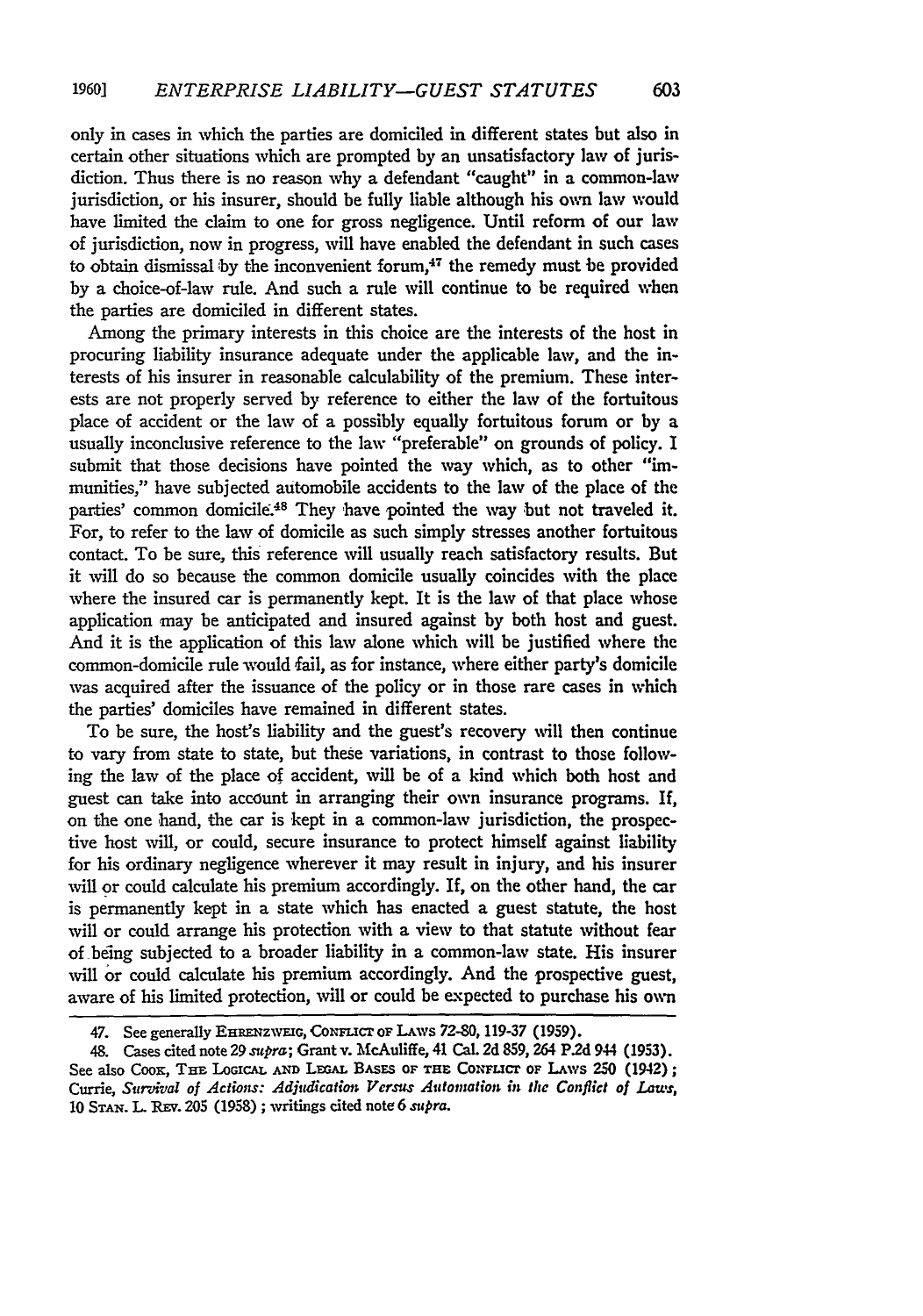accident insurance. Since, in the great majority of jurisdictions, the case law is still open to this interpretation, it may be hoped that courts will find it possible to adopt the rule here proposed-to which there is no barrier except the *Restatement of the Law of Conflict of Laws,* that dogmatic deviation of recent origin. Reasonable insurability "under the foreseeable law" could thus become the rationale of both the Rule of, and an exception from, the *lex fori.* Applicability of this rationale to two other important types of enterprise liability will be discussed in later Articles of this series.